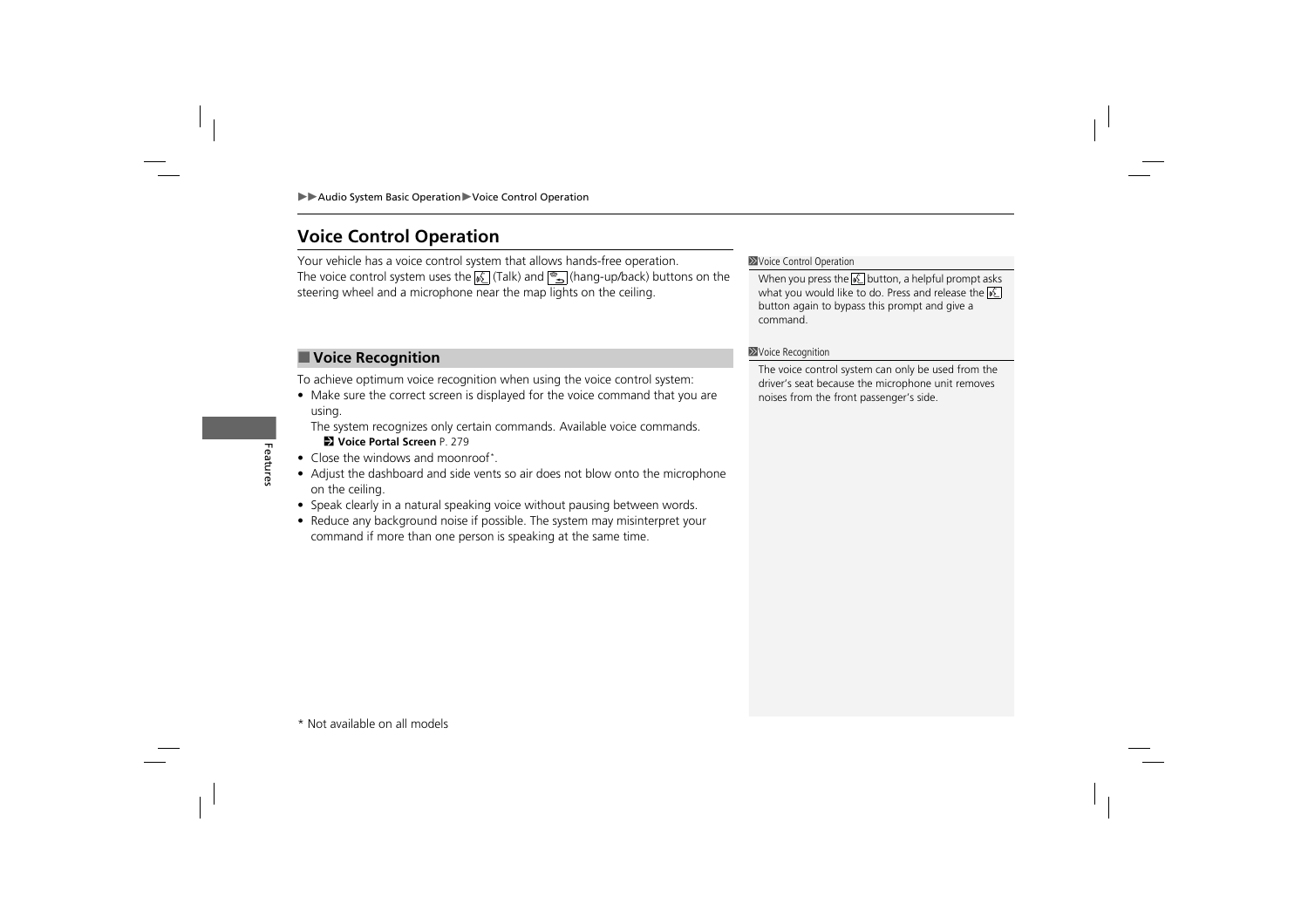# ■ **Voice Portal Screen** ■ Phone Call

|                     | <b>Voice Portal</b>   |
|---------------------|-----------------------|
| <b>Phone Call</b>   | Navigation            |
| <b>Music Search</b> | <b>Voice Settings</b> |
| Audio               | <b>Voice Help</b>     |
|                     |                       |

When the  $\sqrt{\frac{1}{n}}$  (Talk) button is pressed, available voice commands appear on the screen.

For a complete list of commands, say "*Voice Help*" after the beep or select **Voice Help**.

You can also see the list of commands by selecting **Info**, **Hell**, and **Voice Info**.

The system only recognizes the commands on the following pages, at certain screens. Free-form voice commands are not recognized.

This can be only used when the phone is connected. When the system recognizes the *Phone call* command, the screen will change to the voice recognition screen for the phone commands.

- *Dial by number*
- *Call history*
- *Redial*
- *Call <Your Contact Name>*
- *Call <Phone Number>*

Phone Call commands are not available if using Apple CarPlay.

#### ■ **Music Search\*1**

This can be only used when the iPod or USB device is connected.

#### ■ **Audio\*1**

When the system recognizes the *Audio* command, the screen will change to the audio voice recognition screen.

- *Audio On*
- *Audio Off*
- *Radio FM*
- *Radio AM*
- *Radio SXM*\*
- *iPod*
- *USB*

#### ■ **Navigation**\*<sup>1</sup>

The screen changes to the navigation voice recognition screen.

2 **Refer to the Navigation System Manual**

### ■ **Voice Settings**

The screen changes to the **Voice Recog** tab on the **System settings** screen.

\*1: Models with navigation system

\* Not available on all models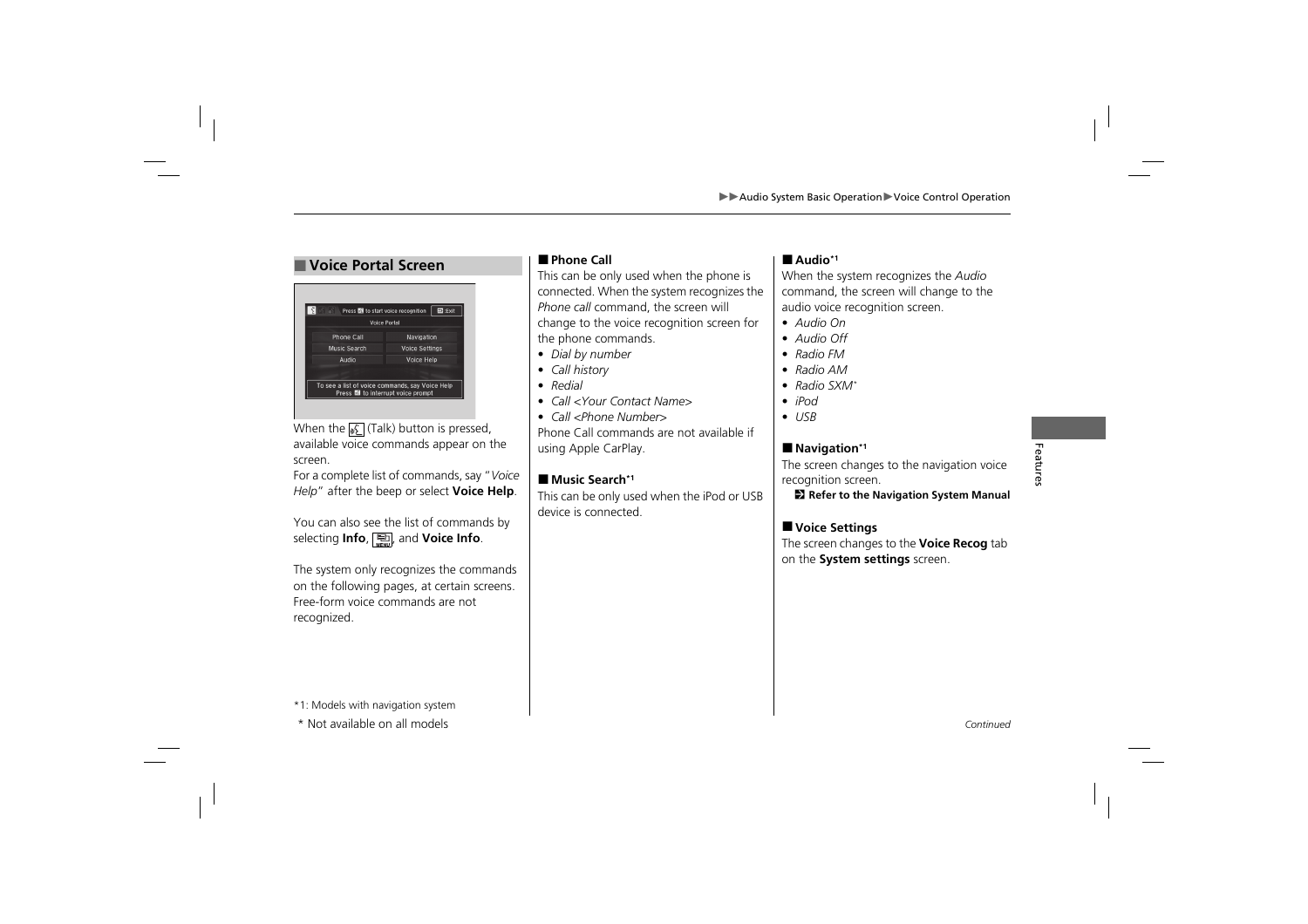### ■ **Voice Help**

You can see a list of the available commands on the screen.

- *Phone Commands*
- *Audio Commands*\*
- *On Screen Commands*
- *Music Search Commands*\*
- *General Commands*\*
- *All Commands*
- *Voice Settings*
- *Getting Started*

\*1: Models with navigation system

# ■ **Phone Commands**

The system accepts these commands on the dedicated screen for the voice recognition of the phone.

- *Dial by Number*
- *Call by Name*
- *Dial <Phone Number>*
- *Call <Your Contact Name>*

# ■ Audio Commands<sup>\*1</sup>

The system accepts these commands on the dedicated audio voice recognition screen.

#### ■ **Radio FM Commands**

- *Radio tune to <87.7-107.9> FM*
- *Radio tune to <87.7 -107.9> HD <1-8> FM*
- *Radio FM preset <1-12>*

#### ■ **Radio AM Commands**

- *Radio tune to <530-1710> AM*
- *Radio AM preset <1-6>*

#### ■ **Radio SXM Commands**\*

- *SXM channel <1-255>*
- *SXM channel <station name>*
- *Radio SXM preset <1-12>*

#### ■ **iPod Commands**

- *iPod play*
- *iPod play track <1-30>*
- *Music Search*
- *What album is this?*
- *What am I listening to?*

#### ■ **USB Commands**

- *USB play*
- *USB play track <1-30>*
- *Music Search*
- *What album is this?*
- *What am I listening to?*

- 
- \* Not available on all models